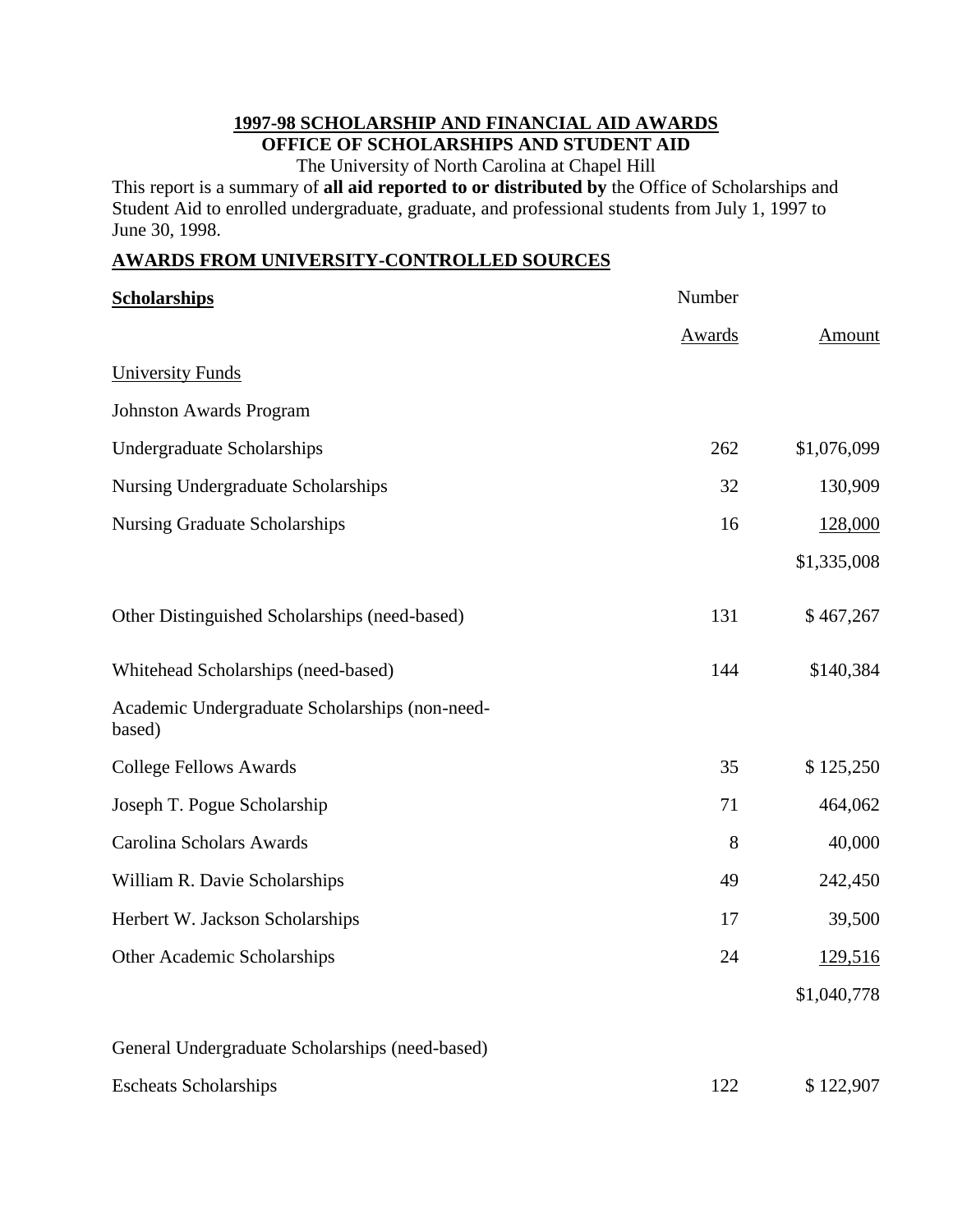| <b>Minority Presence Scholarships</b>                        | 106            | 127,721     |
|--------------------------------------------------------------|----------------|-------------|
| North Carolina Scholarships                                  | 427            | 613,872     |
| <b>Student Stores Scholarships</b>                           | 187            | 263,809     |
| <b>University Trademark Scholarships</b>                     | 1,037          | 2,211,949   |
| <b>Employee-Dependent Scholarships</b>                       | 17             | 28,909      |
| <b>Other General Scholarships</b>                            | 1,328          | 1,596,576   |
|                                                              |                | \$4,965,743 |
| Restricted Scholarships (non-need-based)                     | 22             | \$56,976    |
| Departmental Undergraduate Scholarships (non-<br>need-based) |                |             |
| Art                                                          | 7              | \$3,800     |
| <b>Business Administration</b>                               | 38             | 87,089      |
| Chemistry                                                    | $\overline{4}$ | 4,900       |
| Drama                                                        | 27             | 15,975      |
| Education                                                    | 23             | 23,125      |
| History                                                      | 14             | 18,535      |
| Journalism                                                   | 67             | 74,937      |
| Leisure Studies                                              | 3              | 1,790       |
| Mathematics                                                  | $\mathbf{1}$   | 1,500       |
| Music                                                        | 55             | 57,345      |
| Nursing                                                      | 15             | 15,990      |
| Speech                                                       | $\mathbf{1}$   | 200         |
|                                                              |                | \$305,186   |
| Graduate and Professional Schools Scholarships               |                |             |
| Dentistry                                                    | 34             | \$165,000   |
| Law                                                          | 117            | 279,860     |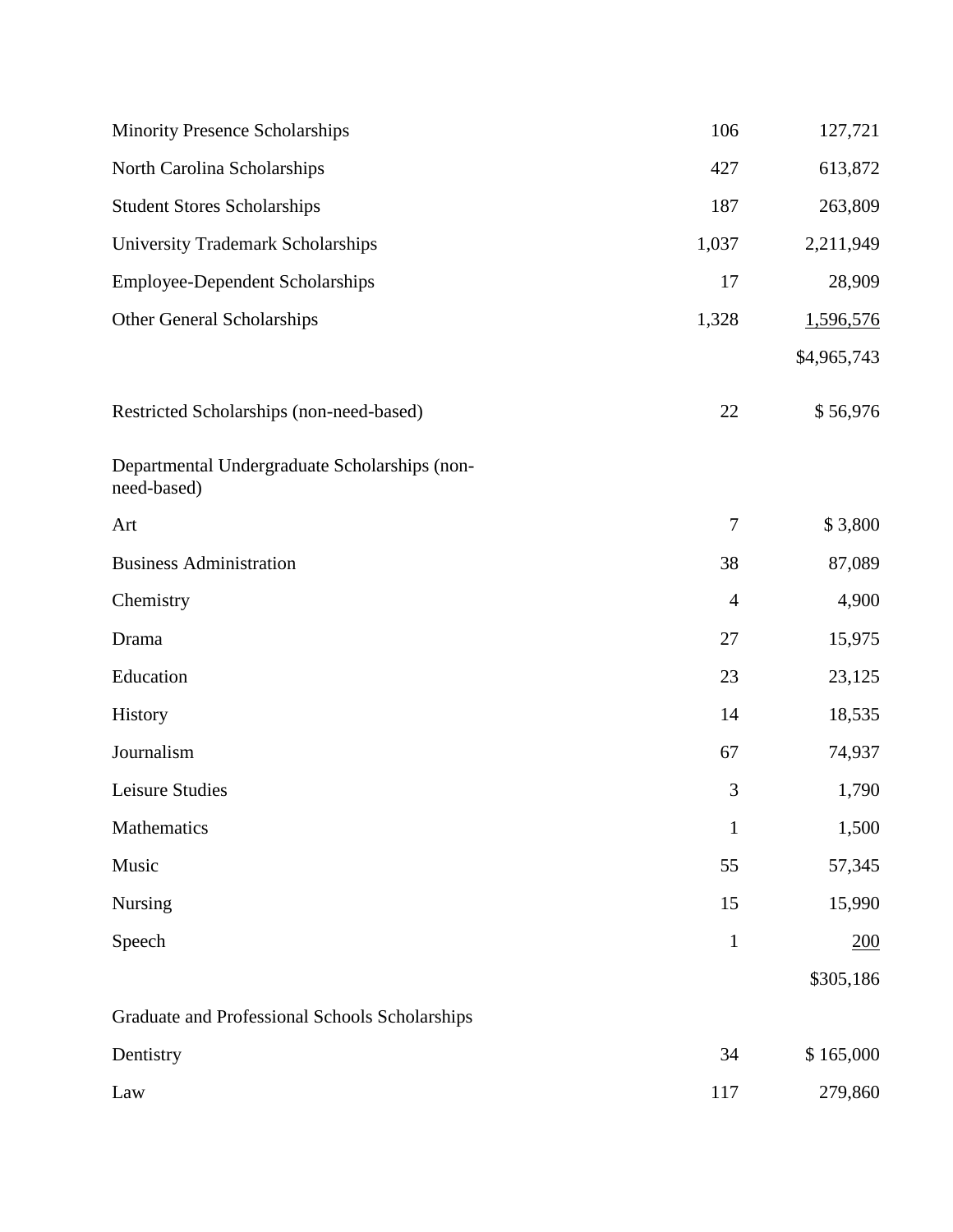| Medicine                                                                                                                                                             | 710            | 894,285     |
|----------------------------------------------------------------------------------------------------------------------------------------------------------------------|----------------|-------------|
| Minority Presence Graduate Scholarships                                                                                                                              | 22             | 25,100      |
| Nutrition                                                                                                                                                            | $\mathbf{1}$   | 2,200       |
| <b>Occupational Therapy</b>                                                                                                                                          | $\mathbf{1}$   | 5,000       |
| Pharmacy                                                                                                                                                             | 66             | 120,750     |
| <b>Physical Therapy</b>                                                                                                                                              | $\mathbf{1}$   | 2,000       |
| Public Health                                                                                                                                                        | $\mathbf{1}$   | 1,000       |
| Social Work                                                                                                                                                          | 3              | 3,000       |
| <b>Student Counseling</b>                                                                                                                                            | 3              | 2,500       |
|                                                                                                                                                                      |                | \$1,500,695 |
| Graduate Awards (Please note: These funds do<br>NOT include ALL graduate awards, but only<br>include those to students who were also aid<br>applicants.)             |                |             |
| Graduate Fellowship                                                                                                                                                  | 146            | \$1,233,540 |
| Graduate Tuition & Fee Payment                                                                                                                                       | 67             | 269,709     |
| Graduate Scholarship/Grant                                                                                                                                           | $\overline{2}$ | 8,500       |
| Graduate Traineeship                                                                                                                                                 | 45             | 189,271     |
|                                                                                                                                                                      |                | \$1,701,020 |
| Tuition Remission/Waivers (Please note: These<br>funds do NOT include ALL remission/waivers, but<br>only include those to students who were also aid<br>applicants.) |                |             |
| Employee Tuition/Fee Waiver                                                                                                                                          | $\overline{2}$ | \$2,301     |
| <b>Partial Tuition Reduction</b>                                                                                                                                     | 71             | 64,312      |
| <b>Graduate Tuition Remission</b>                                                                                                                                    | 464            | 3,370,110   |
| <b>Military Tuition Benefit</b>                                                                                                                                      | $\mathbf{1}$   | 8,532       |
|                                                                                                                                                                      |                | \$3,445,255 |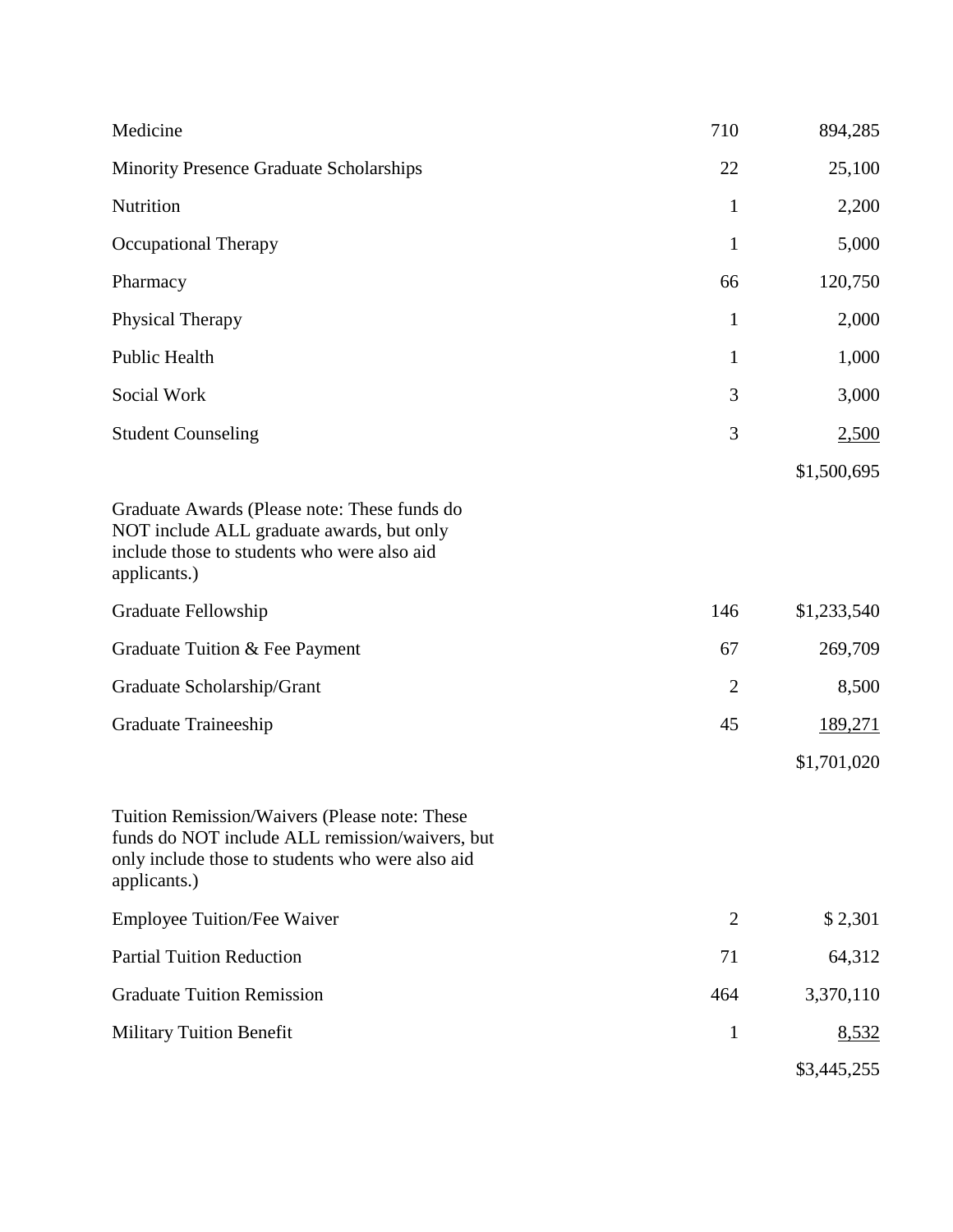Federal Funds

| <b>Health Professions Scholarships</b> |       |              |
|----------------------------------------|-------|--------------|
| Dental Scholarships                    | 15    | \$104,258    |
| Public Health                          | 16    | 33,686       |
|                                        |       | \$137,944    |
| <b>Total Scholarships/Awards</b>       | 6,070 | \$15,096,256 |
| <b>Grants</b>                          |       |              |
| <b>University Funds</b>                |       |              |
| <b>Native American Grants</b>          | 17    | \$10,850     |
| <b>Tuition Enhancement Grants</b>      | 194   | 172,259      |
| Athletic Grant-in-Aid                  | 467   | 4,674,623    |
|                                        |       | \$4,857,732  |
| <b>State Funds</b>                     |       |              |
| N. C. Student Incentive Grants         | 149   | \$106,520    |
| <b>Other State Grants</b>              | 24    | 12,010       |
|                                        |       | \$118,530    |
| <b>Federal Funds</b>                   |       |              |
| Pell Grants                            | 2,043 | \$3,541,442  |
| <b>Supplemental Grants</b>             | 1,338 | 888,810      |
|                                        |       | \$4,430,252  |
| <b>Total Grants</b>                    | 4,232 | \$9,406,514  |
|                                        |       |              |

**Federal Work-Study (need-based)**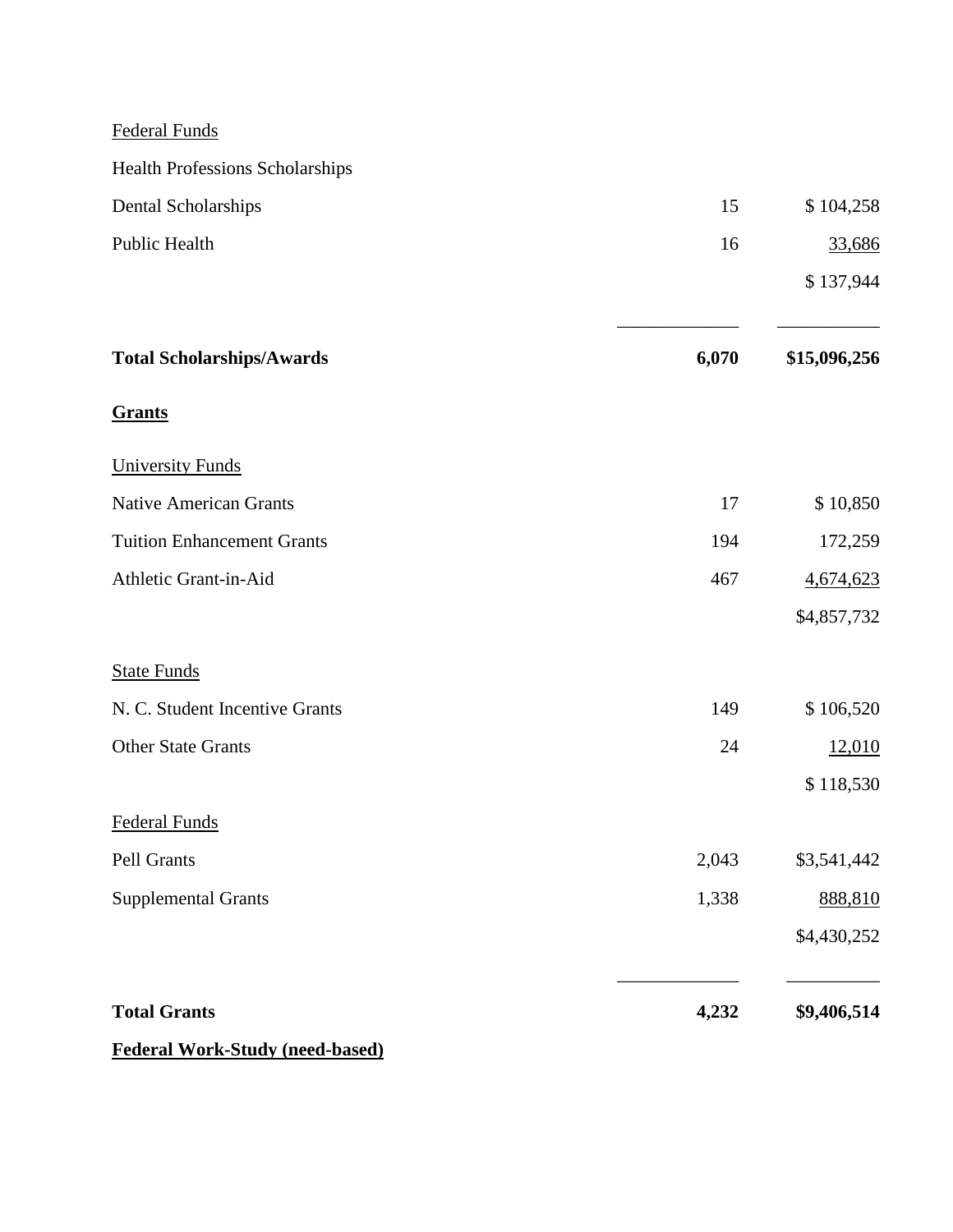| Graduate Assistantships       | 38  | \$285,877 |
|-------------------------------|-----|-----------|
| On-Campus Jobs                | 731 | 882,336   |
| <b>Community Service Jobs</b> | 57  | 71,137    |
| America Reads Work Study Jobs | 43  | 53,427    |
|                               |     |           |

| <b>Total Federal Work-Study</b> | 869 | \$1,292,777 |
|---------------------------------|-----|-------------|
|                                 |     |             |

\_\_\_\_\_\_\_\_\_\_\_ \_\_\_\_\_\_\_\_\_\_

| <b>Loans</b>                                    | Number |              |
|-------------------------------------------------|--------|--------------|
|                                                 | Awards | Amount       |
| <b>University Funds</b>                         | 67     | \$93,820     |
|                                                 |        |              |
| <b>Federal Funds</b>                            |        |              |
| Perkins Loans (Need-Based)                      | 1,828  | \$3,765,526  |
| <b>Health Professions Student Loans</b>         |        |              |
| Dentistry                                       | 54     | 323,766      |
| Medicine                                        | 12     | 93,812       |
| Pharmacy                                        | 10     | 27,298       |
|                                                 |        | \$4,210,402  |
|                                                 |        |              |
| <b>Total Loans</b>                              | 1,971  | \$4,304,222  |
| TOTAL AWARDS FROM UNIVERSITY-CONTROLLED SOURCES |        | \$30,099,769 |
|                                                 |        |              |

# **AWARDS FROM OUTSIDE SOURCES**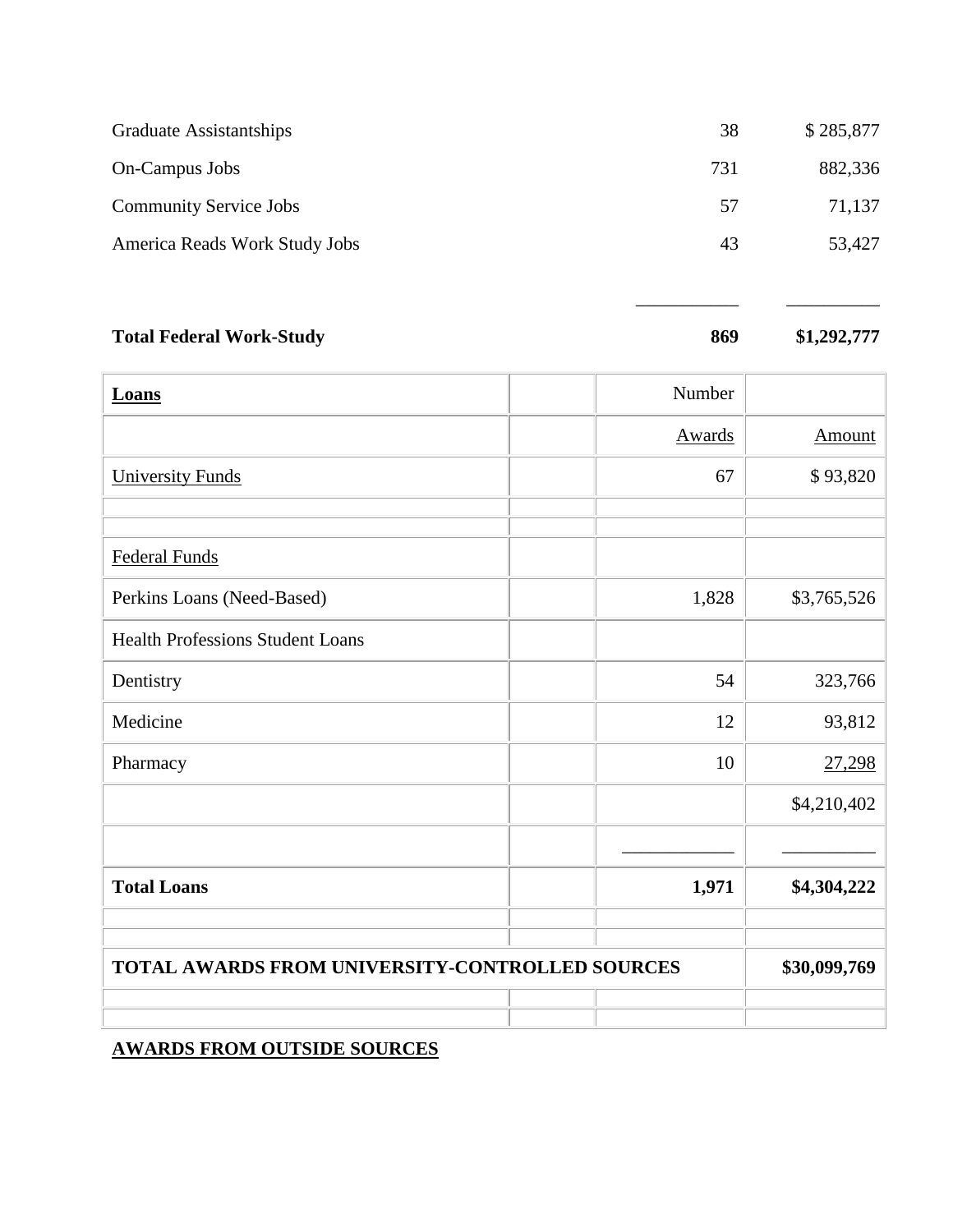# **Scholarships**

| National Merit Scholarships                  | 205    | \$330,750    |
|----------------------------------------------|--------|--------------|
| National Achievement Scholarships            | 25     | 38,500       |
| N.C. Teaching Fellows                        | 214    | 1,008,734    |
| N.C. Nurse Scholarships                      | 103    | 497,454      |
| Other State Scholarships                     | 259    | 1,249,461    |
| Various Sponsored Scholarships               | 3,722  | 7,096,180    |
| <b>Foundation Scholarships</b>               | 464    | 2,738,153    |
|                                              |        | \$12,959,232 |
| <b>Total Scholarships</b>                    | 4,992  | \$12,959,232 |
| <b>Loans</b>                                 |        |              |
| <b>Federal Family Educational Loans</b>      |        |              |
| <b>Subsidized Stafford Loans</b>             | 5,801  | \$29,069,221 |
| <b>Unsubsidized Stafford Loans</b>           | 4,018  | 19,156,013   |
| Parent Loans (PLUS)                          | 685    | 4,309,675    |
|                                              |        | \$52,534,909 |
| <b>Other Loans</b>                           |        |              |
| N. C. Health, Science, Math Loans            | 59     | \$368,579    |
| N. C. Principal Fellows Awad                 | 29     | 580,000      |
| N. C. Professional Teachers Scholarship/Loan | 51     | 117,000      |
| N. C. Nurse Education Scholarship/Loan       | 58     | 134,500      |
| <b>Private Foundation Loans</b>              | 268    | 1,541,858    |
| Other educational loans                      | 479    | 35,480       |
|                                              |        | \$2,777,417  |
| <b>Total Loans</b>                           | 10,983 | \$55,312,326 |